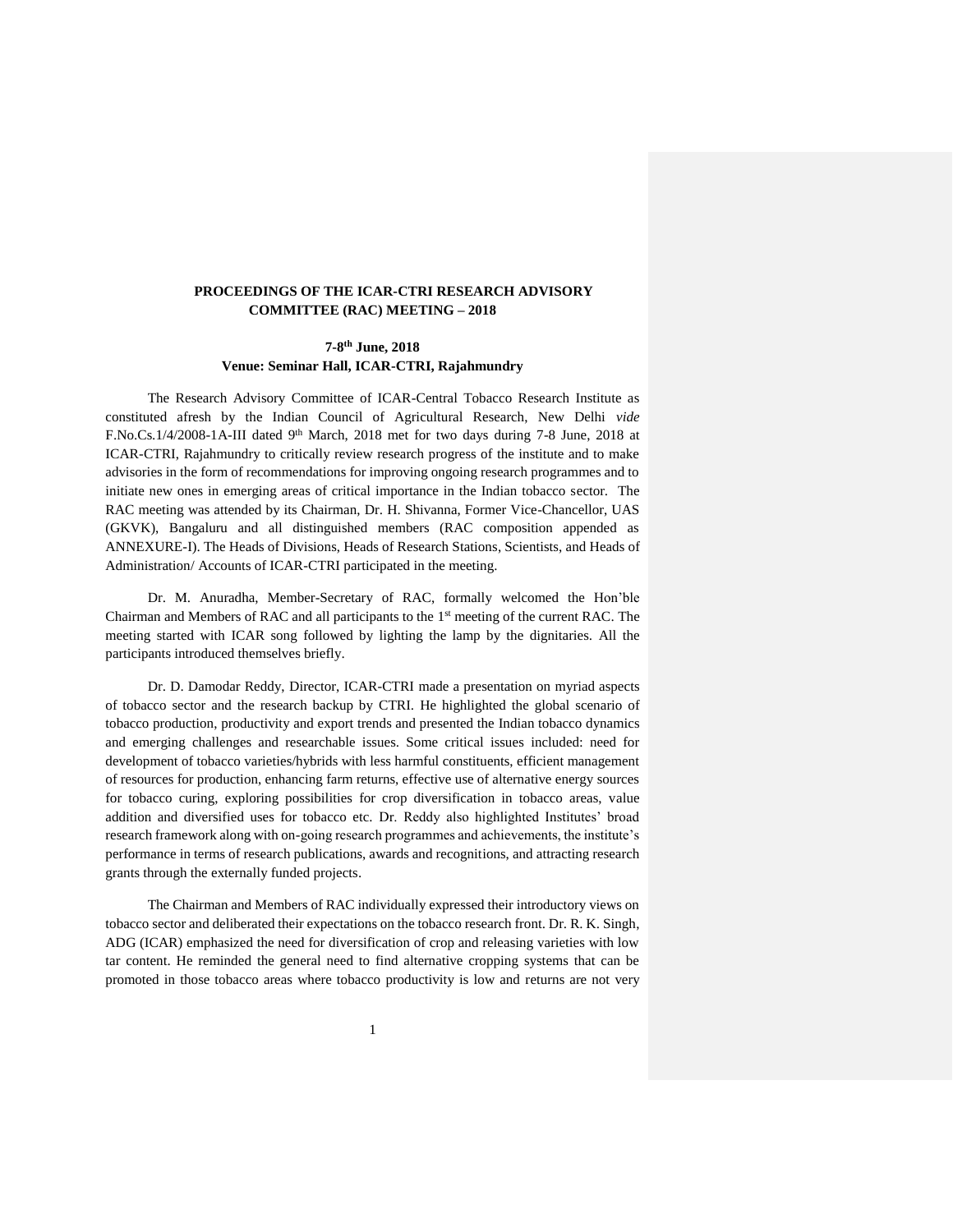attractive. Dr. K.S. Varaprasad, Ex Director, IIOR enquired about NAAS rating of publications of the Institute. He opined that there should be increased focus on technology dissemination and commercialization of technologies. Dr V. R. Rao expressed the concern about the uncertainty surrounding the tobacco and stressed the need to recognize the positive aspects of the tobacco sector in terms of income and employment generation, pharmaceuticals and alternative uses and export earnings. While narrating recent research relating to tobacco, Dr. M. Krisha Reddy expressed the view that the options available for research are many and varied in tobacco crop. Dr. S.K. Pattanayak drew attention of the house to the emerging challenges and issues involved from the natural resource management perspective. He emphasized the need for soil health maintenance and soil test based balanced fertilization with due importance to secondary, micro nutrients and use of biofertilizers for cost effectiveness. While complementing interesting views of Members, the RAC Chairman, Dr. H. Shivanna, called for exploring the ways and means to remove criticism on tobacco crop. He stressed the need for collaborative research on alternative uses and value addition of tobacco while continuing the efforts to enhance productivity and leaf quality to meet market and export needs. He further, highlighted the importance of speeding up the research on use of solar/green energy as substitute/supplement for wood fuel in FCV tobacco curing so that negative environmental issues associated with tobacco are addressed in the right earnest.

Dr. M. Anuradha, Member-Secretary presented a brief Action Taken Report (ATR) on the RAC recommendations made in its previous meeting (2017). Following the presentation of ATR by Member-Secretary, there was a discussion on registration of germplasm with NBPGR, management of *orabanche*, pesticide residues and possible use of solar energy for curing FCV tobacco.

After the introductory remarks by the RAC and member secretary's presentation, the Heads of Divisions and Heads of Research Stations presented the action taken report, salient research achievements and thrust area of their respective Division/ Station as briefed below.

Dr. K. Sarala, Head, Division of Crop Improvement presented the Action Taken Report (ATR) of the previous RAC meeting and research highlights, thrust areas and future plan of action pertaining to the Division of Crop Improvement. She informed about the six different thrust areas viz., higher yield and quality along with flavor, breeding for biotic and abiotic resistance, Hybrid development, breeding for low levels of harmful substances, alternate uses of tobacco and genetic resource management. Dr. K. Sarala informed about the steps that were initiated for registration of germplasm after the relaxation of rules by NBPGR. She also informed that the release proposal of FCV entry, TBST-2 was prepared and submitted to AP State Seed Sub-Committee for Varietal Release. She gave a brief note on the germplasm activities going on at the division. For a query related to the seed system. Dr. Sarala informed that the 90% of seed requirement of the farmers is met by ICAR-CTRI. She gave a note on the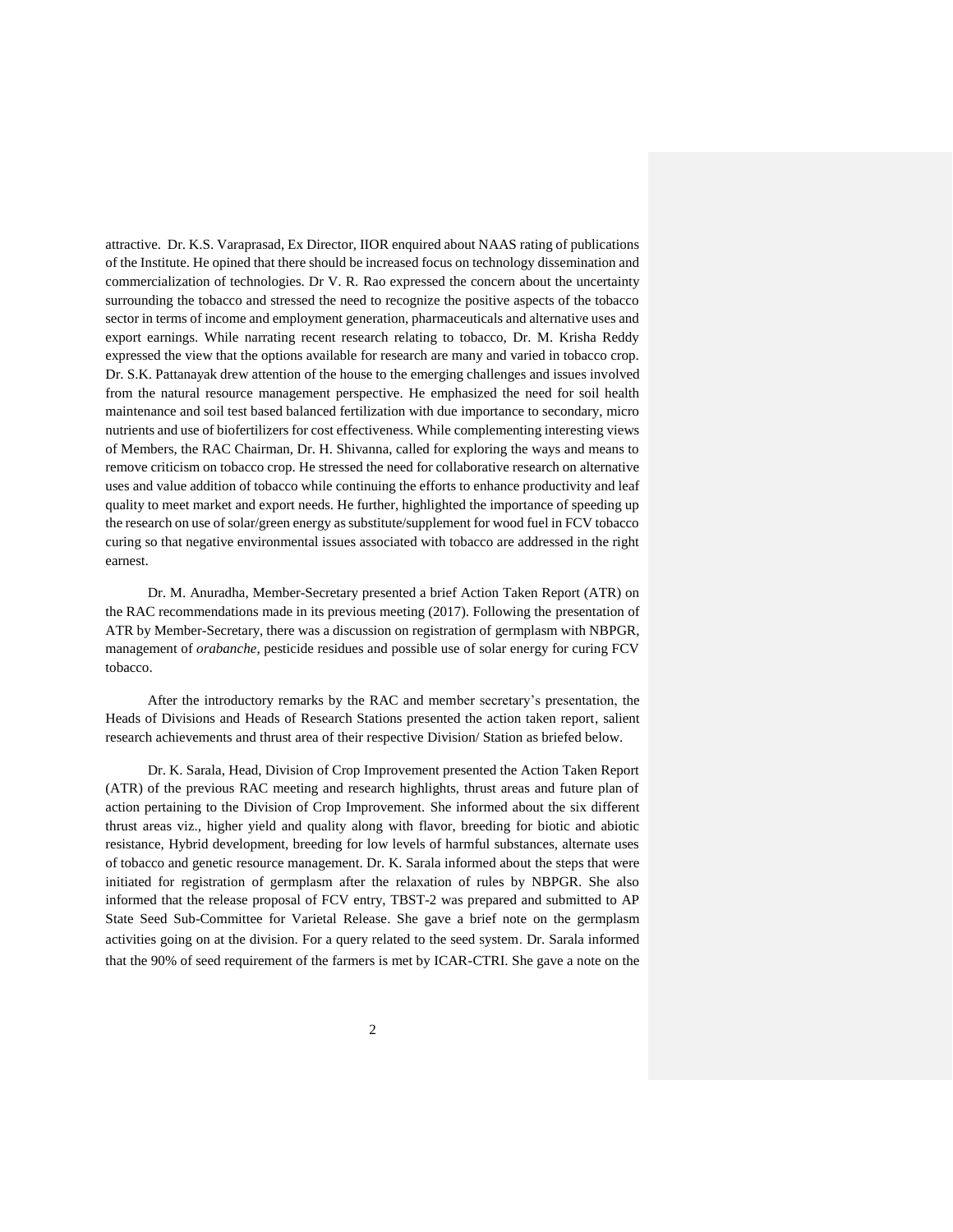two FCV hybrids released for AP and Karnataka and two *Bidi* tobacco hybrids. Chairman suggested to strengthen the maintenance breeding programme.

Dr. S. Kasturi Krishna, Head, Division of Crop Production presented the Action Taken Report (ATR) of the previous RAC, different projects conducted at ICAR-CTRI and its regional stations, salient findings of research activities carried out in the institute under different core areas viz., *Orobanche* management, false maturity mitigation strategies and also the research carried out in agricultural extension, computer applications and externally funded projects. She has also presented the activities of BTRC, Kalavacharla.

Citing the increasing importance of Integrated Farming System (IFS) models, Chairman, RAC, Dr. H. Shivanna, Former Vice Chancellor, UAS, GKVK, Bengaluru stressed the need to try out different models and economics of IFS. To this query, Dr. S. Ramakrishnan explained the existing working models of farming system.

The quantum of infestation and threat of *orobanche* in different tobacco growing areas was discussed in the house. At this juncture, the Chairman enquired about different field experiments conducted so far for control of *orobanche*. Dr. S. V. Krishna reddy, Principal Scientist, Division of Crop Production explained the results of the ongoing experiments and their attempts in trying different treatment combinations. The chairman expressed concern over the limited effectiveness of the treatments and suggested to work out on alternate combinations. Dr. K. S. Varaprasad, Former Director, IIOR, suggested rethinking for alternative options as this parasitic weed has become a menace to Indian tobacco. He further added to integrate all the available methods and then try out new methods. Dr. D. Damodar Reddy, Director, ICAR-CTRI made a mention of solarization technique that can be a potential option to reduce parasite's seed load in the soil. The chairman advised the Head of Division to reorient the studies on *orobanche* management for enhancing practicality and effectiveness..

Dr. R. K. Singh, ADG (Crop Sciences) raised discussion on the need of socio-economic impact of tobacco studies as it is already remunerative to the farmers. Dr. S. Kasturi Krishna replied that if tobacco area is to be reduced or alternative crops have to be cultivated, then this study results give the quantitative terms of the profit in tobacco growing areas. Adding to the discussion, Sri Nagapuri Rajamouli, Farmer, Member-IMC expressed that farmers are interested in tobacco cultivation as it is financially supported by the banks and profitable, therefore, research work should be on value addition to tobacco rather than alternative crops. Adding to this, Director explained the progress of research on tobacco seed oil. RAC opined that focus should be on alternative uses as tobacco is bio-factory for various molecules.

Dr G.Raghupathi Rao, Head (i/c), Div of Crop Protection presented the action taken report, sanctioned scientific cadre strength and scientists in position. The details of the ongoing research programmes, salient research findings emanated from various research projects undertaken and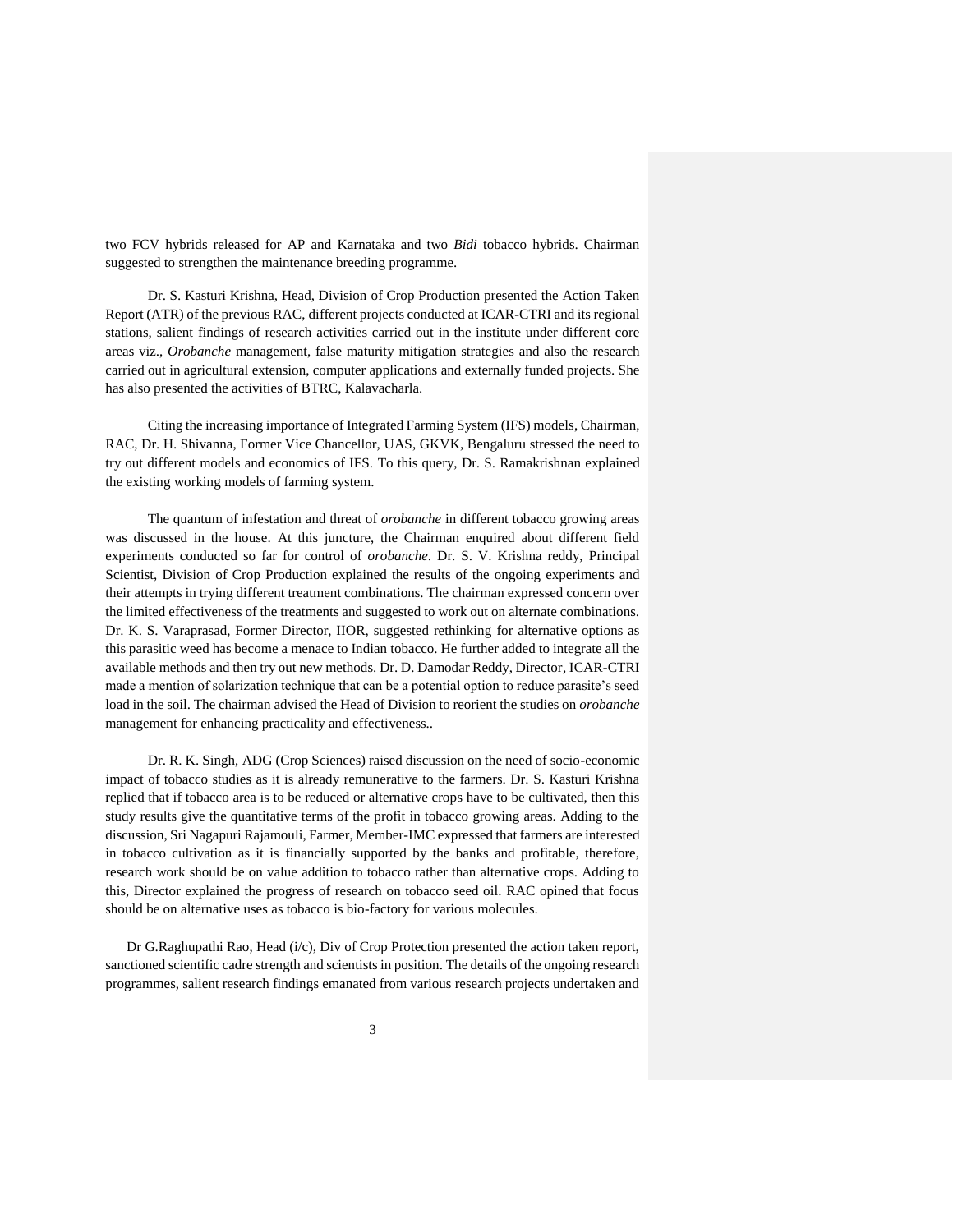future thrust areas of the division were presented. The research results are mainly on integrated management of biotic stress which includes monitoring of insect and disease resistance, development of IPM technology, screening for host plant resistance to insect pests and diseases and evaluation of new molecules/formulations of pesticides against insect pests and diseases. The Chairman and members showed concern on pesticide usage and advised to give emphasis on non-chemical approaches for management of pest and diseases in tobacco crop. Dr K. S. Varaprasad suggested to determine MRL/GRLs of pesticides before recommending for tobacco crop.

Dr. C. Chandrasekhara Rao, Head, Division of Crop Chemistry and Soil Science presented the salient research findings of the work done in the division. The major research efforts are on management of resource constraints for production efficiency and product quality, use of poly carbonate roof and agri-biomass briquettes for fuel saving in the process of curing and exploiting tobacco for alternative uses with special reference to seed oil. The members appreciated the work done by the division, which is as per the present day requirements. They suggested to work on isolation of native P solubilisers and  $N_2$  fixers from the tobacco growing areas, developing microbial consortia for enhancing the nutrient use efficiency, Soil Health management for sustainable tobacco, STCR based fertilizer application through targeted yield equations, preparation of balance sheet of major and micro nutrients in different FCV tobacco growing zones, and commercialization of technologies developed.

Later, Dr. S. Kasturi Krishna, Head i/c, CTRI Research Station, Jeelugumilli, Dr. M. Anuradha, Head, CTRI Research Station, Kandukur, Dr. S. Ramakrishnan, Head, CTRI Research Station, Hunsur, Dr. P. Venkateswarlu, Head i/c, CTRI Research Station, Guntur, Dr. M. Kumaresan, Head i/c, CTRI Research Station, Vedasandur and Dr. A. Sreenivas, Head i/c, CTRI Research Station, Dinhata, have presented the Action Taken Reports and salient research findings of the experiments carried out at their respective stations. To a query raised by the chairman on selection of treatments for the permanent manurial trial, Dr. A. Sreenivas clarified about different treatments and control plot. The House felt that, as it is a long term permanent manurial trial, the results can be utilized best in tobacco crop production practices.

After critically analyzing the achievements of the research activities, RAC members offered appropriate suggestions and recommendations for further improvement. The RAC members appreciated the research stations for their contribution. They suggested to develop situation specific IFS models at different tobacco growing zones. The RAC advised to add microbial interventions particularly in the preparation of tray media for seedling production and compare with the available consortia with other institutes.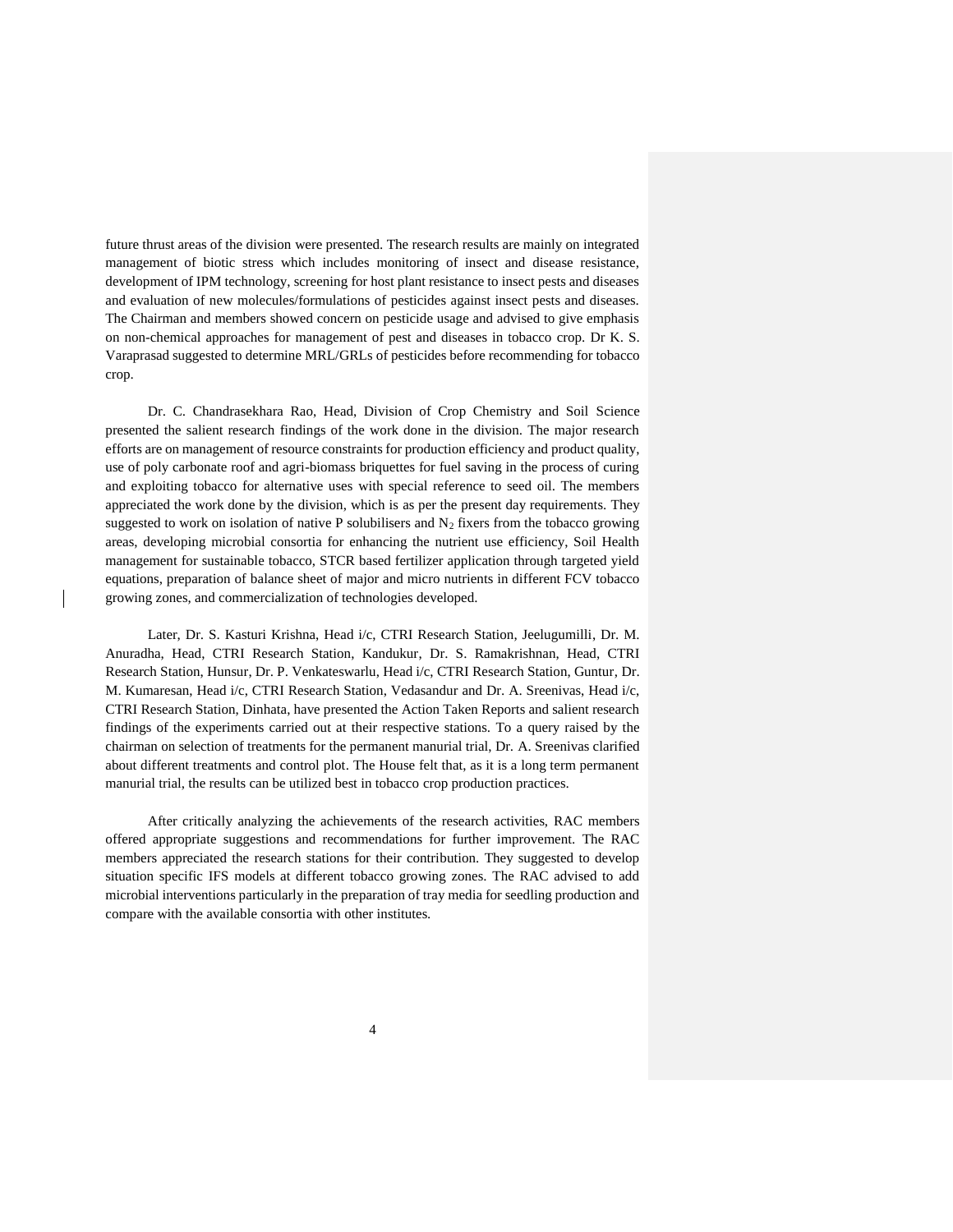## **Critical observations by the RAC**

After completing all the presentations the Chairman and members of the Research Advisory Committee gave their critical observations/points for consideration in formulating the projects which include

- $\triangleright$  Application of marker assisted selection in breeding for trait specific cultivar/hybrid development.
- $\triangleright$  Utilisation of germplasm repository and development of Pre breeding lines for quality, bioitic and abiotic stress
- Registration and depositing germplasm with NBPGR
- $\triangleright$  Identification of varieties for higher seed yield
- $\triangleright$  Studies on seed structure with scanning electron microscope facility available in other institutes
- $\triangleright$  Further intensive exploration of tobacco for ornamental purposes
- Reorientation of crop production programmes with special reference to *orabanche*
- Development of forewarning system for *orabanche* occurrence
- $\triangleright$  Non Pesticidal approaches for management of pest and diseases in tobacco crop.
- Determination of MRL/GRLs of pesticides before recommendation on tobacco crop.
- $\triangleright$  Use of biointensive approaches in the management of nematodes.
- $\triangleright$  Microbial interventions particularly in the nursery and media for portray seedling production
- $\triangleright$  Isolation of native P solubilisers and N<sub>2</sub> fixers from the tobacco growing ecosystem and development of microbial consortia for enhancing the nutrient use efficiency.
- $\triangleright$  Soil Health management by using biofertilisers for sustainable tobacco production
- $\triangleright$  STCR based fertilizer application through targeted yield equations
- Preparation of balance sheet of major nutrients in different FCV tobacco growing zones
- $\triangleright$  Secondary and micronutrient requirements of tobacco crop their removal and external supplementation
- Development of Integrated crop management strategies
- > Commercialization of technologies developed.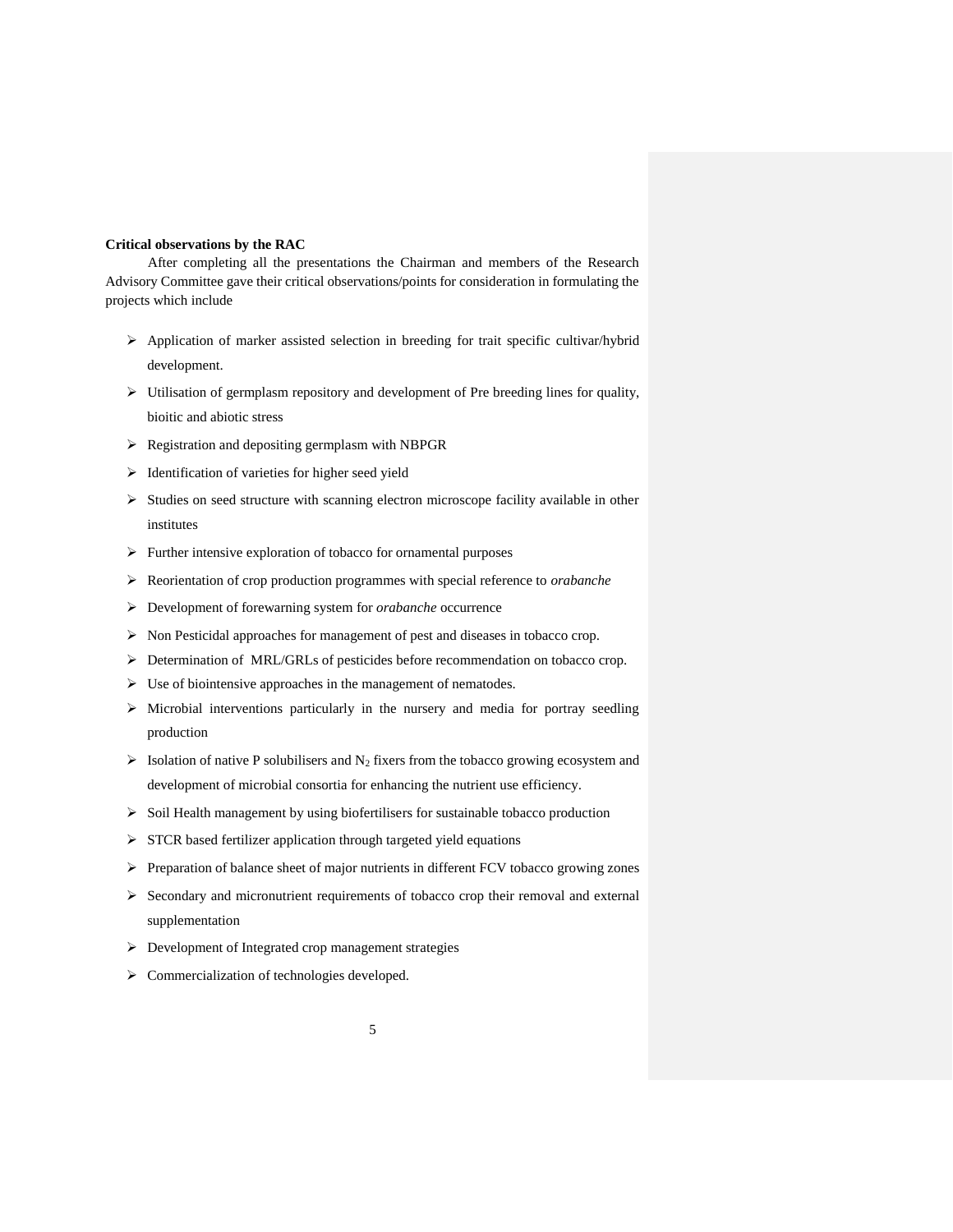- Alternative farming systems for tobacco in all agro ecological zones
- $\triangleright$  Precision agriculture need to be given importance in all types of tobacco
- $\triangleright$  Secondary agriculture needs prioritization with special emphasis on seed oil and other value added products
- $\triangleright$  More emphasis on tapping solar energy for flue-curing in place of wood fuel in view of environmental concerns with the use of wood as fuel

After critical review and thorough discussion, Research Advisory Committee made the following recommendations in identified priority research areas for implementation in coming years.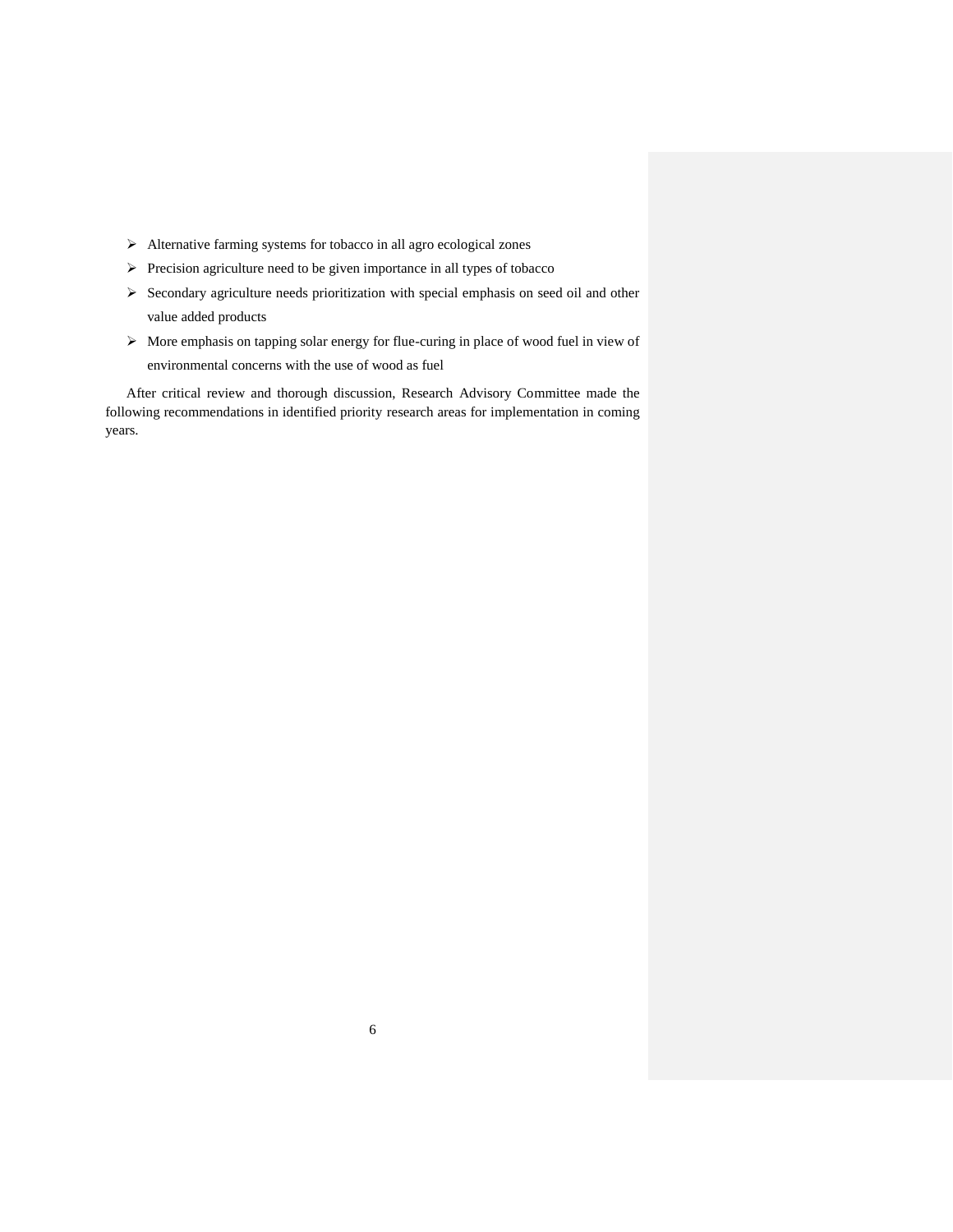| S. No | <b>RAC Recommendations</b>                                                                                                                                                                                                                                                                                                                                                                                                                                 | <b>Timeline for initiation</b><br>of action |                        |  |
|-------|------------------------------------------------------------------------------------------------------------------------------------------------------------------------------------------------------------------------------------------------------------------------------------------------------------------------------------------------------------------------------------------------------------------------------------------------------------|---------------------------------------------|------------------------|--|
| 1     | Recognizing the huge size of tobacco germplasm<br>repository at the institute (3370 accessions) and its<br>potential use in crop improvement, the RAC advises to<br>continue efforts to register germplasm lines with NBPGR,<br>New Delhi and to focus special attention to pre-breeding<br>programme. The trait specific marker assisted selection<br>should receive priority in developing varieties with<br>superior eco-agronomic and economic traits. | 2018-19                                     | <b>Formatted Table</b> |  |
| 2     | Reorient research projects/programmes in crop production<br>domain and concentrate on developing Integrated Crop<br>Management (ICM) modules by integrating nutrient, pest<br>and Orobanche management. As no single crop is as<br>remunerative as FCV tobacco, it is advised to look at the<br>possibilities for developing alternative farming systems<br>options suitable for different FCV tobacco growing<br>regions.                                 | 2018-19                                     |                        |  |
| 3     | Recognizing the importance of national initiatives on soil<br>health maintenance and rationalize fertilizer use in<br>different agricultural production systems, the RAC<br>recommends to prioritize soil fertility assessment<br>including micronutrient status in tobacco producing soils<br>and develop soil test crop response (STCR) equations<br>based fertilizer prescription for targeted yields                                                   | 2018-19                                     |                        |  |
| 4     | As the presence of pesticide residues in the tobacco leaf is<br>a serious concern both for domestic industry and for<br>exports, the RAC advocates for concerted research efforts<br>to minimize pesticide residue levels in the tobacco produce<br>by developing non-chemical approaches/residue free<br>approaches and/or IPM modules for pest and disease<br>management.                                                                                | 2018-19                                     |                        |  |
| 5     | While appreciating the efforts on use of barn roof-top<br>polycarbonate chamber and agri-biomass briquettes for<br>substitution/supplementing wood fuel in tobacco curing,                                                                                                                                                                                                                                                                                 | Initiated and ongoing                       |                        |  |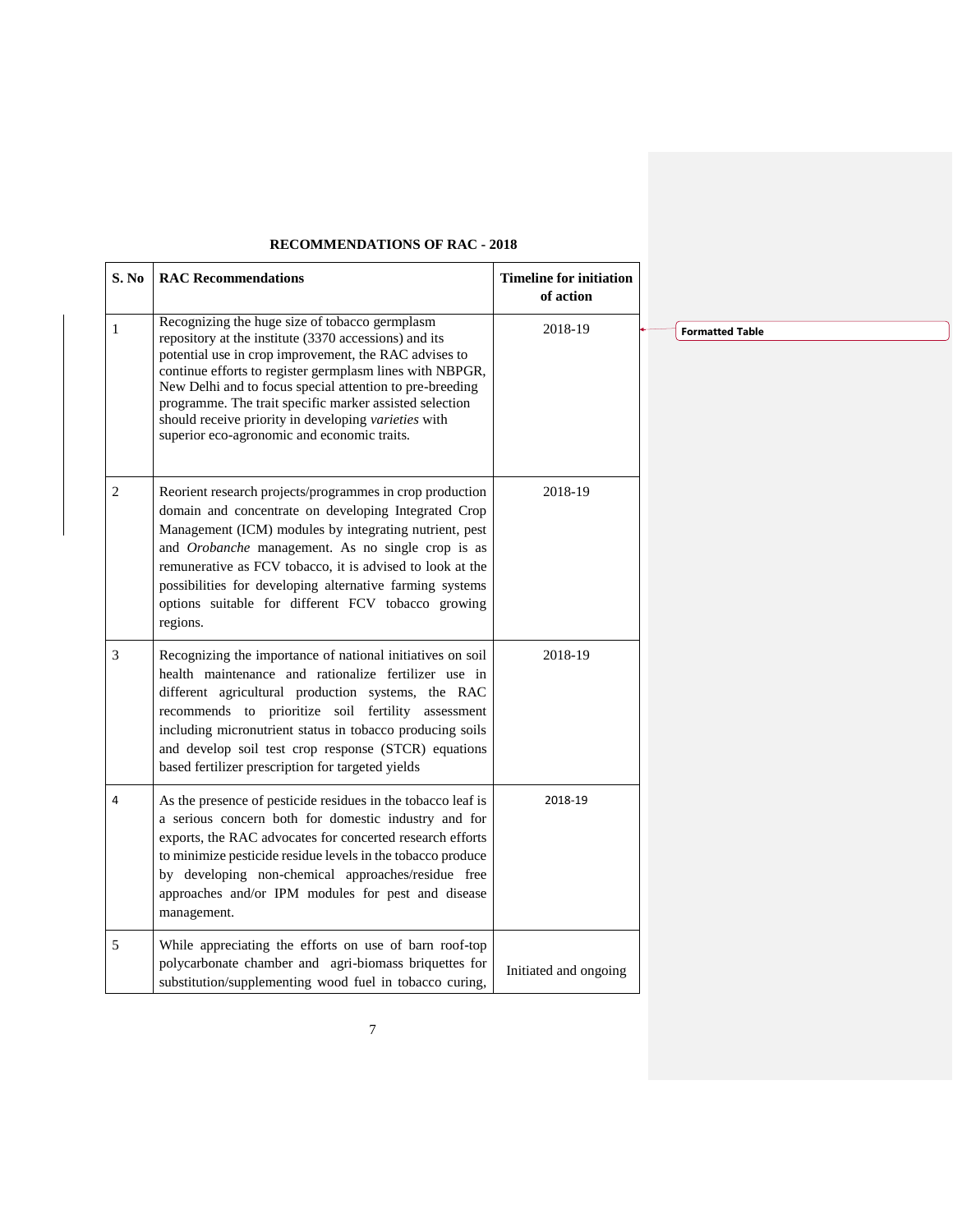|                | the RAC recommends to concentrate on use of solar energy<br>for curing and work with a larger goal of developing<br>environment friendly system of curing, so as to check<br>negative environmental impacts of tobacco curing                                                                                                                                                                                                                                                                                        |         |
|----------------|----------------------------------------------------------------------------------------------------------------------------------------------------------------------------------------------------------------------------------------------------------------------------------------------------------------------------------------------------------------------------------------------------------------------------------------------------------------------------------------------------------------------|---------|
| 6              | Since value addition/secondary agriculture in tobacco<br>assumes significance in the wake of anti-tobacco<br>campaigns and the WHO-FCTC regime, the RAC suggests<br>to document potential applications of tobacco as an aid in<br>molecular farming. Efforts on evaluation of tobacco seed<br>oil for human consumption may be continued in<br>collaboration with ICMR-NIN, Hyderabad, by seeking<br>special support from ICAR.                                                                                      | 2018-19 |
| $\overline{7}$ | Expressing concern on very low in-position scientific staff<br>strength (31) against sanctioned strength of 54, the RAC<br>recommends to ensure that all vacancies of scientific<br>positions are filled at the earliest. Top priority may be<br>given to the disciplines of Organic Chemistry, Agricultural<br>Chemicals Plant Pathology and Agricultural Statistics in<br>which vacancies remained unfilled for a long period. RAC<br>suggested to outsource the organic chemist on adhoc basis<br>for time being. | 2018-19 |

The Chairman and Members of RAC thanked Dr. T. Mohapatra, Secretary, DARE & DG, ICAR and Dr. A.K. Singh, DDG (CS), ICAR, New Delhi for giving the opportunity to serve as Research Advisory Committee of the institute. Finally, the meeting concluded with the formal vote of thanks proposed by Dr. A.V.S.R.Swamy, Principal Scientist, Division of Crop Improvement, ICAR-CTRI, Rajahmundry.